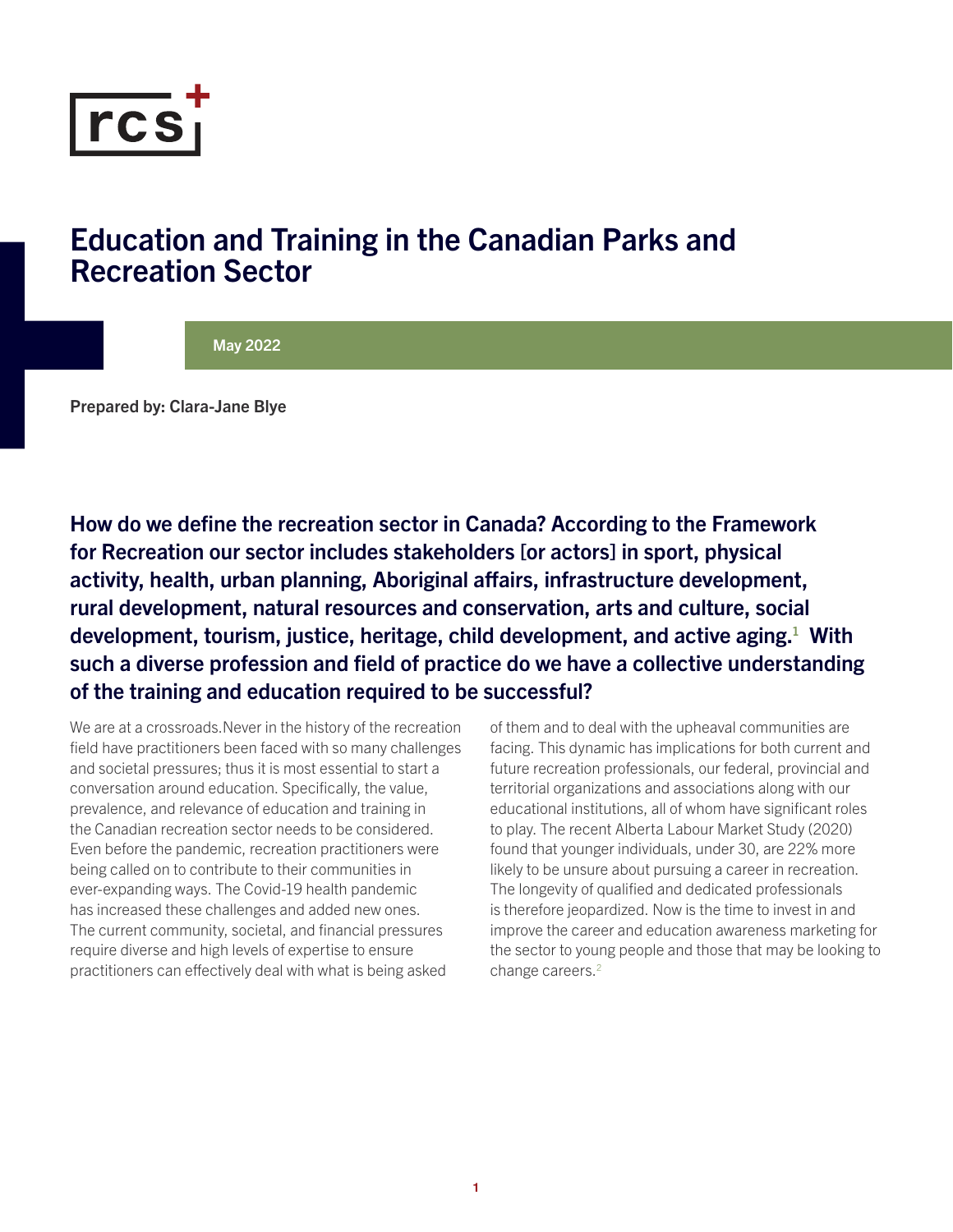<span id="page-1-0"></span>To address our educational needs, it is important that we understand where we are situated as a sector or as a profession. Some might say that we do not in fact meet the requirements of being a "profession" by the academic standards. Presented by Coalter in 1990 the requirements of an established profession include:

- 1. The practice of the occupation is founded on the basis of sound theoretical knowledge whose application is valued in society;
- 2. The acquisition of this knowledge is founded on a long period of education and training;
- 3. The occupation subscribes to an ideal of altruistic public service rather than being motivated solely by profit;
- 4. The occupational group has control over recruitment and can regulate entry;
- 5. There is a well organised colleague group which uses disciplinary powers to enforce an ethical code of conduct.[3](#page-4-0)

Of course, it would be hard to argue that our sector is not founded on sound theoretical knowledge that requires education and training, as Canadian college and university degree programs date back to the 1960s with the University of Alberta, University of British Columbia, Waterloo University, and at Mount Royal, Lethbridge, and Centennial Colleges (although The University of Toronto tried to establish a degree in Community Recreation in 1951 it was unsuccessful due to lack of enrollment).<sup>[4](#page-4-0)</sup> In addition, embedded within these degree programs is the understanding that much of what we do is in pursuit of community well-being and the public good. However, we do not currently have an occupational group that controls recruitment and regulates entry nor is there an organized group of colleagues who enforce ethical conduct. There is no Canadian recreation professionals society or governing body that regulates training, education, and practice. However, there could equally be an argument made to suggest that this is not required and that with more freedom comes creativity and allows for more diverse voices.

In the absence of a regulatory body and formal entrance requirements there are, therefore, a multitude of options for training and education. This allows for entry into the sector at various life stages, with varying experiences, and subsequently varying levels of knowledge. It is for this reason that we feel there is an opportunity to discuss the current state and potential for the future of education within the recreation sector.

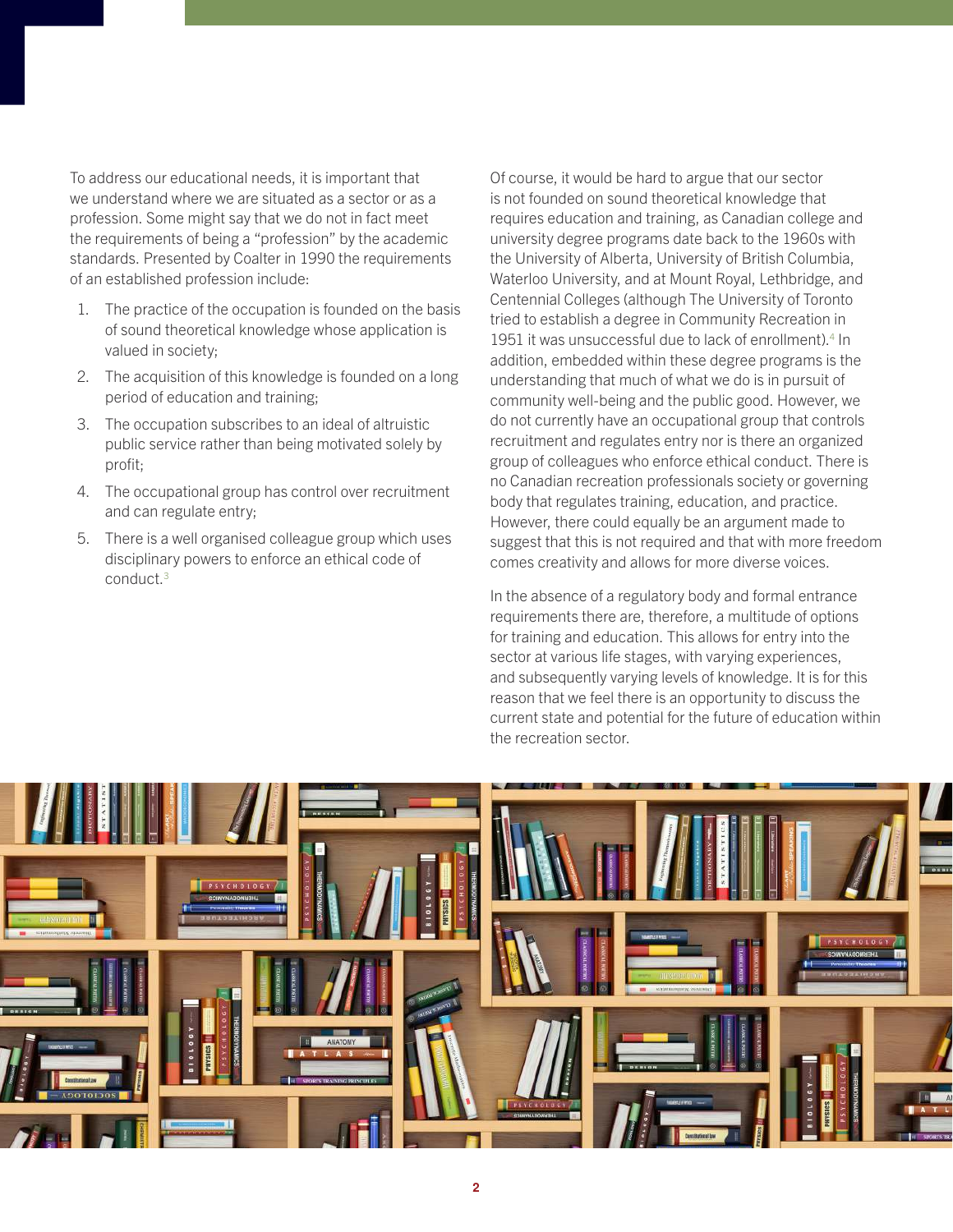# <span id="page-2-0"></span>Recreation focused education

Depending on your generation, your cultural background, your family experiences, and personal preferences traditional four-year university degrees may or may not be an expectation you hold for yourself or your staff. In today's world there are a variety of options across the country for recreation sector training. These include but are not limited to specialized courses and training programs, 1 and 2 year college diploma programs, 4 and 5 year undergraduate degree programs, 1 and 2 year graduate certificates, and graduate level degrees of varying lengths (master's and PhD). Within these opportunities there is a range of foundational knowledge such as programing planning, leisure/recreation education, community development, outdoor recreation skills, facility management, marketing, fund raising and budgeting, and leadership.

To the earlier point of professionalism, there exists one university in Canada with an accredited recreation undergraduate degree. The Dalhousie University Recreation Management degree is accredited by the Council on Accreditation of Parks, Recreation, Tourism (COAPRT). The Council seeks to provide accreditation for undergraduate higher education programs providing quality education that empowers students to succeed in parks, recreation, tourism and related specialization professions. There are a total of 84 accredited programs across 65

North American institutions and yet only 1 in Canada. While it is great to see this accreditation, the questions remain, are our educational opportunities providing the necessary skills and experiences to meet the needs of an ever-changing sector? What opportunities exist for those who do not have a formal (traditional) education focused on recreation and leisure studies? Whose responsibility is it to ensure that future leaders in our sector are prepared and ready to move recreation into the next era?

Sector leaders in western Canada hope students with a major in recreation can prepare themselves with problemsolving and communication skills before starting internships and entering into the workforce. Similarly, a recent study conducted in Nova Scotia found that many recreation practitioners required additional education and training in strategic thinking, project planning and political acuity.<sup>[5](#page-4-0)</sup> Universities, colleges, and even high school systems have significant opportunities to work with federal (national), provincial, territorial, and municipal partners to shape undergraduate degrees and courses to ensure graduates are prepared to meet the ever changing needs (demands) of Canada's recreation sector.

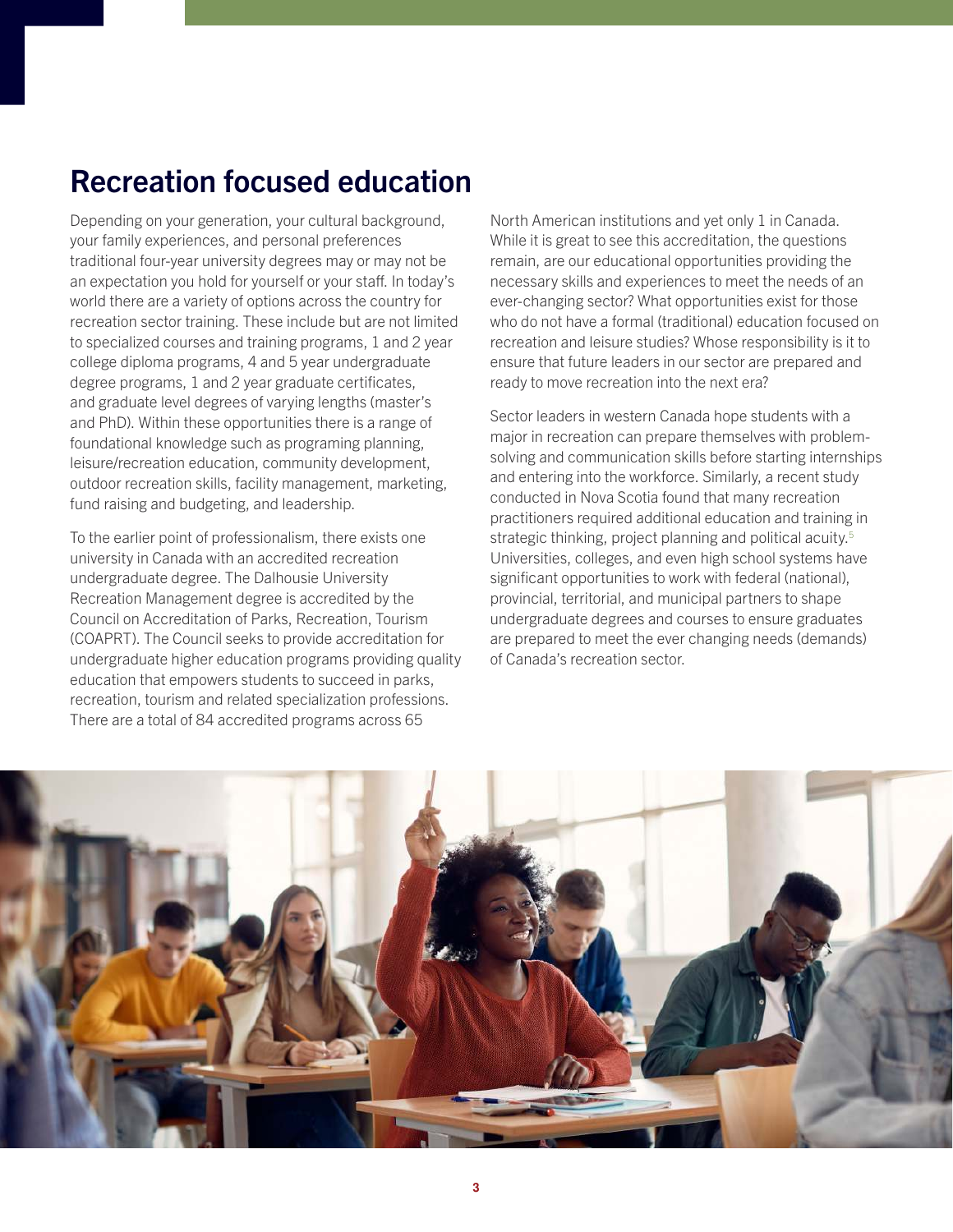## <span id="page-3-0"></span>The role of continuing education and professional development

There are currently only a handful of online (remote/parttime) post-graduate certificate, diploma, and professional development programs that offer opportunities for industry professionals to enhance management, leadership skills, and update or increase their formal education.

The [Canadian Parks and Recreation Association's](https://cprapdc.ca)  [Professional Development Certificate](https://cprapdc.ca) (PDC) is Canada's national professional development certification program for recreation and parks practitioners. This program follows a set of core competencies put forward in 2012. While the intention was to revisit these competencies (as per the Core Competencies in Recreation and Parks 1.0 report) they appear to still be highly relevant. Core competencies include:

- 1. Foundational knowledge
- 2. Leadership
- 3. Community building
- 4. Service development
- 5. Organizational management

The University of Alberta Kinesiology, Sport, and Recreation Graduate Certificate Programs are currently the only fully remote (part-time) graduate certificate opportunities available in Canada. Through these certificates students gain core knowledge focused on Indigenous sport and

recreation, adapted physical activity, and sport and recreation management. Certificates also provide the opportunity to connect and learn with others in the industry while continuing to work full or part-time. There is a huge need for programs such as these across the country and the opportunity for Canada to be leaders in the international recreation community

Many provincial recreation associations have strategic plans and missions to support the ongoing development of industry knowledge and professional development of members. We recommend increasing these opportunities, looking for strategic partnerships with post-secondary institutions, and continuing to develop and deliver in person, hybrid, and virtual seminars/webinars, workshops, symposiums, and conferences. Recreation North , a partnership of the Recreation and Parks Association of the Yukon, NWT Recreation and Parks Association, and Recreation and Parks Association of Nunavut is working to strengthen recreation capacity across the North.<sup>[6](#page-4-0)</sup> Through this partnership and in collaboration with CPRA they have developed 3 northern specific training opportunities. These include recreation leadership, management, and youth leadership. Similarly, Parks and Recreation Ontario (PRO) is partnership with York University offers a 3 part certificate (non-degree) focusing on communication, strategic management, and political acuity.<sup>[7](#page-4-0)</sup>